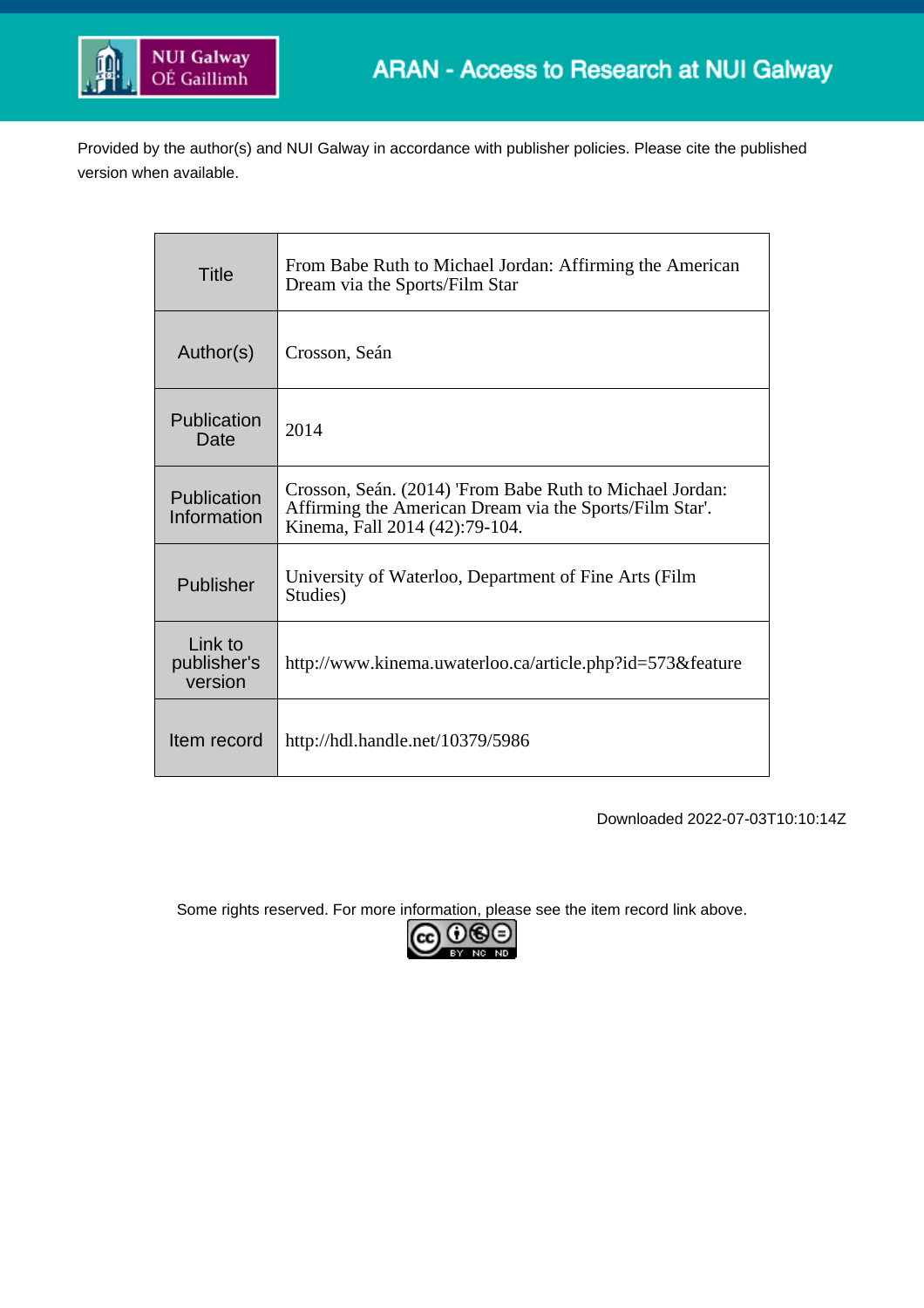# **From Babe Ruth to Michael Jordan: Affirming the American Dream via the Sports/Film Star**

[Publication: Crosson, S. (2014) 'From Babe Ruth to Michael Jordan: Affirming the American Dream via the Sports/Film Star'. *Kinema*: *A Journal for Film and Audiovisual Media*, Fall 2014 (42): 79-104]

### *'Its drama, its personalities and its worldwide appeal means sport is the new Hollywood'* - Bell and Campbell (1999: 22)

Celebrity is a crucial aspect of contemporary culture and one to which both sport and film make a substantial contribution. In film, the 'star image' that has developed around individual actors is a multifaceted, complicated and sometimes contradictory phenomenon composed of the roles they have played, their carefully orchestrated public appearances and the depictions of the creation of a star's image, as well as the actual individual around whom this image has evolved. However, arguably what is most significant about individual stars is the manner through which they express facets of living in today's society, including the nature of labour in the capitalist world (Dyer, 1986: 7-8). Stars are particularly important in defining what it means to be a person or individual. Indeed, the notion of individuality, so central to contemporary capitalist culture and in particular the American Dream ideology, is crucial to the star phenomenon. As David L. Andrews and Steven J. Jackson contend regarding contemporary celebrities, drawing on the work of P. David Marshall (1997),

The contemporary celebrity is an embodiment of the twinned discourses of late modernity: neo-liberal democracy and consumer capitalism. Indeed, Western liberal democracy represents a political system preoccupied with 'the personal, the intimate, and the individual'; incorporates an equally solipsistic regime of economic (re)production (consumer capitalism); both of which are nurtured by the supreme technology of hyperindividualization (commercial television) (Andrews and Jackson, 2001: 1)

However, throughout history from works of the enlightenment such as David Hume's *An Enquiry Concerning Human Understanding* (1748), to Marx's writings, and developments in psychoanalysis and linguistics, the notion of the independent individual has been repeatedly questioned and subject to doubt. Nonetheless, individualism has continued to be a central, indeed defining, tenet of capitalism which prides itself on the 'freedom' it provides to the individual entrepreneur or consumer. In this context, stars have a crucial role to play, 'shoring up the notion of the individual but also at times registering the doubts and anxieties attendant on it' (Dyer, 1986: 9-10). Indeed, a trait that athletic stars share with film stars is the perception among the general public that they are in some respect unique. Crucially, stars in the public eye throughout their careers affirm the coherence of the individual. For Dyer,

This coherent continuousness within becomes what the star 'really' is. Much of the construction of the star encourages us to think this. Key moments in films are close-ups, separated out from the action and interaction of a scene, and not seen by other characters but only by us, thus disclosing for us the star's face, the intimate, transparent window to the soul (Dyer, 1986: 11).

In the contemporary media presentation of sporting stars, a similar process can be identified. Since the advent of television, athletes are now depicted with an intimacy and detail very similar to that found in film. Athletes' every move and expression are captured for audiences, a development exemplified in the 'player cam' facility now available to viewers of sporting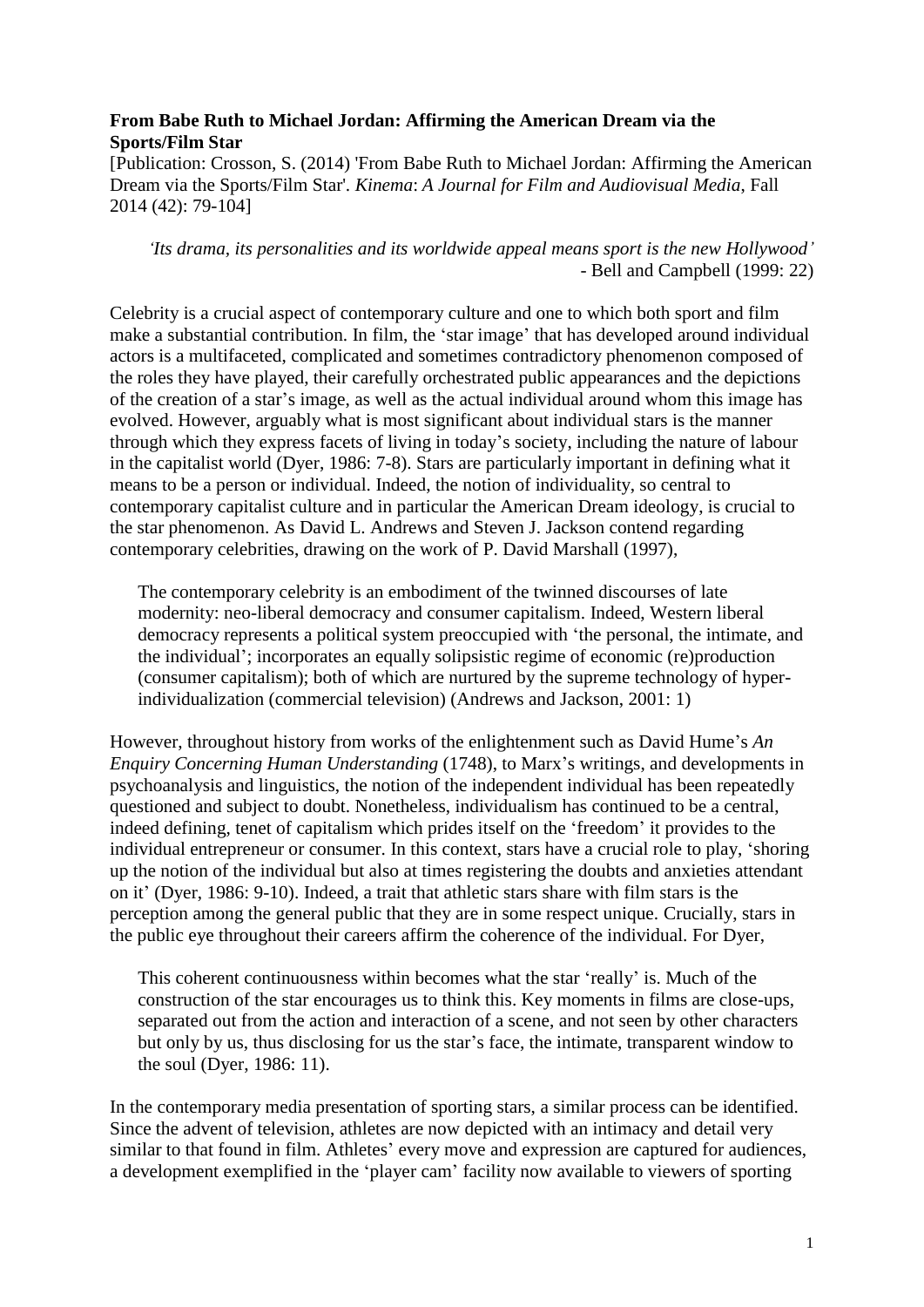events on some satellite channels allowing them to follow every action of individual players during games. In these televisual renderings, athletes exemplify the prominence of individual performance in contemporary capitalist culture, a feature evident throughout the history of cinematic depictions of sporting figures.

## **Why Sport Celebrities?**

In their introduction to their collection *Sport Stars* (2001), Andrews and Jackson have identified three principle reasons for the appeal of sporting celebrities. Firstly, the reduction of sport celebrity to individual qualities such as 'innate talent, dedication, and good fortune', position the sport star as 'a deserved benefactor of his/her devotion to succeed within the popular imaginary' (Andrews and Jackson, 2001: 8). This conception of sport as essentially meritocratic continues to have resonance today and is one of its most attractive aspects for those who wish to exploit sport, and leading athletes, for commercial gain (Crosson, 2013: 66- 102). As Richard Giulianotti observes,

The cultural illusion is fostered that, one day, the 'ordinary but special' individual consumer may realize his or her unique qualities, and join the ever-changing pantheon of celebrities. Sport has a particular potent role to play within this ideological formation (Giulianotti, 1999: 118-19).

Secondly, sport is a 'uniquely valued cultural practice' that can engage national and sometimes global sensibilities, providing a superb vehicle to communicate particular messages (Andrews and Jackson, 2001: 8). Finally, the athletic star differs from the film star in that while Dyer views a star's overall image as separate from a character they may be associated with in particular films, athletes are not performing in fictional roles within their profession. Though sometimes accused of 'acting', most often by feigning injury, professional athletes are ultimately engaged in sport for their livelihood, rather than performing as a sportsperson (as in the case of a film actor). James Monaco has described celebrities as the 'passive objects of the media' (Monaco, 1978: 6), but the sports star is different to the celebrity 'well-known for being well-known' in that, at least initially, their fame arose from their actions in their professional life as athletes. While athletes may receive attention, fame and celebrity for their actions off-field, it still usually requires some degree of success, or at least distinction, as professional sports people for the media's initial interest to arise. Much of the international fame and celebrity that association football players such as George Best and more recently David Beckham have enjoyed may involve aspects of their non-playing lives, and relationships, but it is their initial success as attractive, stylish and talented footballers that caught the media's attention. However, this very aspect of sports stars adds an additional level of importance to their roles as celebrities. As Andrews and Jackson contend, unlike music or film stars who are associated with fictive identities, in sport

there is a perception that spectators/viewers are confronted with *real* individuals participating in unpredictable contests. Hence, the seeming visceral, dramatic immediacy of the sport practice provides the sport celebrity with an important veneer of authenticity, that sets him or her apart from celebrities drawn from other, more explicitly manufactured, cultural realms (Andrews and Jackson, 2001: 8)

These connotations which sport evoke have also encouraged actors to attempt to enhance their star personas through association with sport. Hollywood in the early twentieth century has been described as the 'most sports-minded American community'(Manchel, 1980: 16), with film stars frequently linked with sport, from their daily regimes of swimming pools and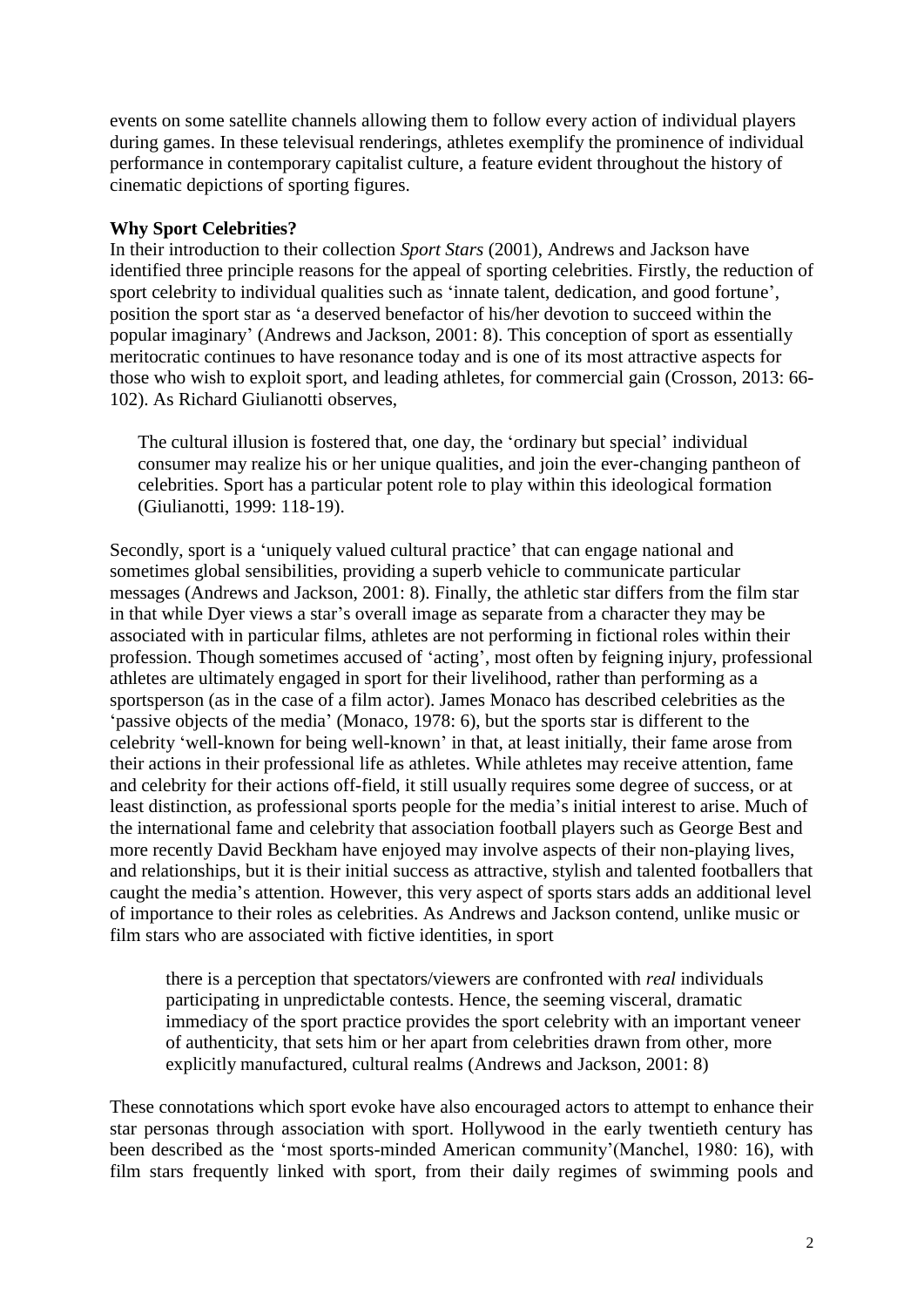gymnasiums to their ownership of baseball teams, as in the case of former semi-pro baseball player Joe E. Brown. Brown had a clause in his contract when he signed for Warner Bros. in 1929 ensuring the studio's support for his baseball team, the Joe E. Brown All-Stars (Fuller, 1991: 56), while most of his films in the 1930s had a sporting subject, including boxing (*Hold Everything* (1930) and *When's Your Birthday?*(1937)), Wrestling (*Sit Tight* (1931)), Swimming (*You said a Mouthful* (1932)), Football (*Maybe it's Love* (1930)), Athletics (*Local Boy Makes Good* (1931)), cycling (*6 Day Bike Rider* (1934)), polo (*Polo Joe* (1936), and three baseball pictures, *Fireman, Save My Child* (1932), *Elmer the Great* (1933) and *Alibi Ike* (1935). Indeed, Richard Dyer has contended that for many male films stars, including Clarke Gable, Humphrey Bogart, Paul Newman and Steve McQueen,

sporting activity is a major – perhaps the major – element in their image: they are defined above all else as people for whom having uncomplicated fun is paramount, and this is implicitly carried over into their reported attitude to their work. But equally work isn't important, it's just something you do so as to have the wherewithal to play polo, sail yachts, race cars (Dyer, 1986: 7).

Many contemporary Hollywood male stars continue to have important associations with sport including Kevin Costner (part owner of Minor-League baseball team Lake County Fielders and star of five baseball-themed films to date) and Sylvester Stallone (best known as the star of the *Rocky* franchise), while its difficult to find a major male Hollywood star who does not count at least one prominent sports film (or in the case of Will Ferrell four) among their films, including Robert De Niro (*Raging Bull* (1981)), Robert Redford (*The Natural* (1984)), Gene Hackman (*Hoosiers* (1986)), Tom Selleck (*Mr. Baseball* (1992)), Adam Sandler (*Happy Gilmore* (1996); *The Waterboy* (1998); *The Longest Yard* (2005)), and Brad Pitt (*Moneyball*  $(2011)$ ).

### **The Origins of Sport and Film Celebrities**

The sport celebrity owes its origins to the establishment by William Randolf Heart in 1895 of the first newspaper sports section within *The New York Journal* (Andrews and Jackson, 2001: 6). Such sections began to feature increasingly in newspapers across the US and internationally and provided an important forum for the emergence of sports stars. The arrival of cinema would also contribute to this process as the huge appeal of boxing legends such as 'Gentleman' Jim Corbett had a crucial role in the popularising of the new medium of film through his appearance in some of the earliest works produced, particularly the *Corbett-Fitzsimmons Fight* (1897), regarded as the first feature length film to be produced. Indeed, Corbett has been described as the first 'movie star' signing a film contract after his retirement from professional boxing and appearing in a series of shorts as himself before starring in feature films including *The Burglar and the Lady* (1914), *The Other Girl* (1916) and *The Prince from Avenue A* (1920) (Edgington, Erskine and Welsh, 2010: viii).

The emergence of film stars is particularly associated with the rise of narrative fiction film at the beginning of the twentieth century. As Rick Altman has argued, the development of stars, and of film genres, was due to a concern to 'restore the sensation of presence' to the filmgoing experience as audiences became increasingly removed physically, and in terms of subject matter, from the topics of individual film. In the first actuality films produced, viewers were likely to see local people or places they knew well as filmmakers attempted to instil a sense of presence to the cinema. However, with the arrival of narrative cinema this was no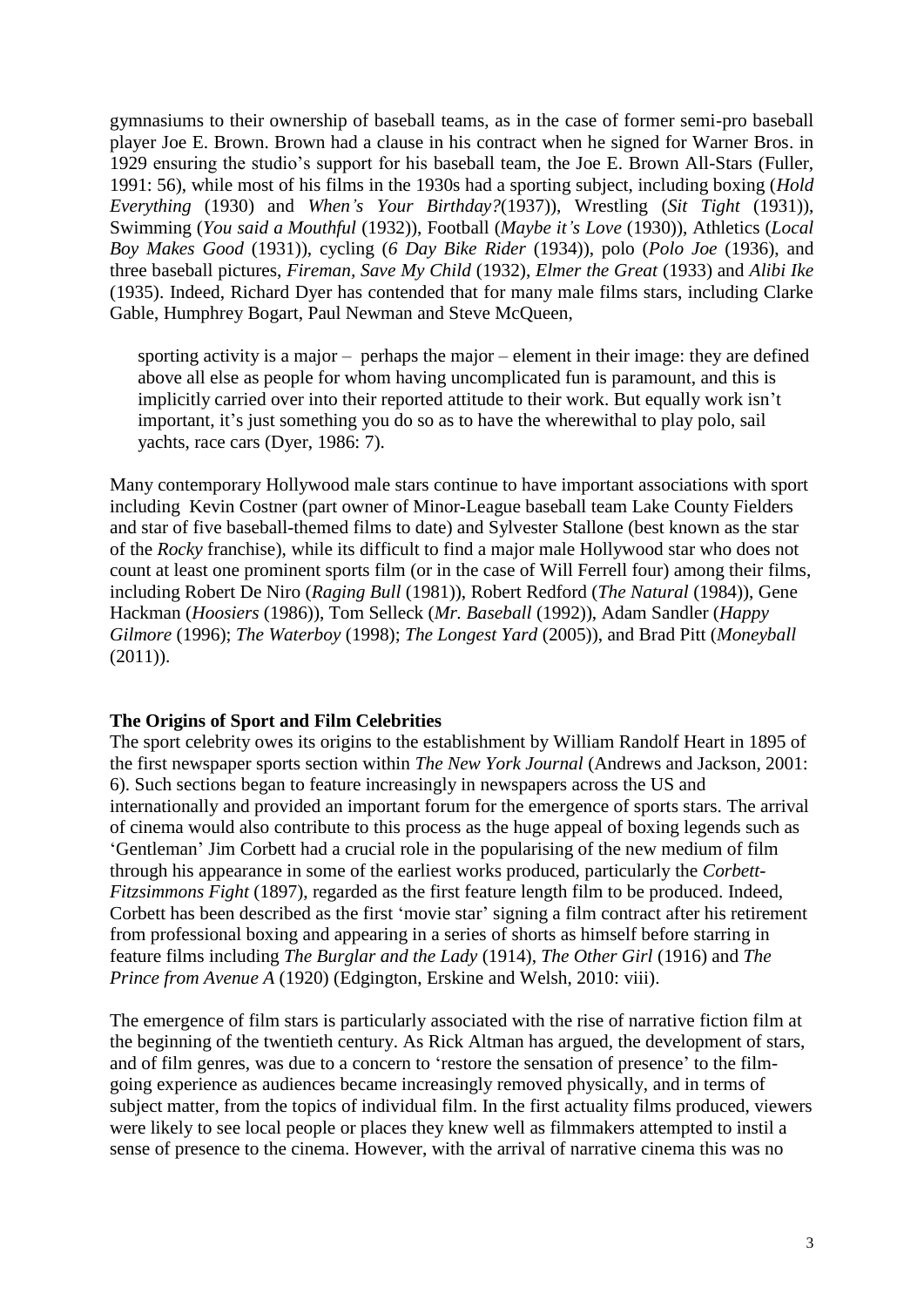longer the case. However the development of the star system provided a means of restoring this presence to the cinema as the cinema viewer saw

characters who had little by little become the regular companions of his visits to the cinema. Soon he would be calling actors and actresses by name and recognizing them more easily than his business acquaintances (Altman, 1999: 187)

In this context, well-known athletes played an important role and in the silent period, athletes featured with increasing regularity in film. Reflecting its popularity more generally in American culture in the period, and indeed its much mythologised position as 'America's Game', baseball players in particular were found repeatedly in film roles in the 1910s, including the controversial first baseman Hal Chase who featured in *Hal Chase's Home Run* (1911), and Philadelphia Athletics third baseman Frank 'Home Run' Baker who starred in *The Short-Stop's Double* (1913) and *Home Run Baker's Double* (1914). Other players featured in early films were the New York Giants pitcher Christy Mathewson and then Giants' manager John McGraw in *Breaking into the Big League* (1913), the Chicago Cubs star first baseman Frank 'The Peerless Leader' Chance in *Baseball's Peerless Leader* (1913), and legendary Detroit Tigers outfielder Ty Cobb in *Somewhere in Georgia* (1916). Film provided opportunities for such players to supplement their modest incomes in this period while also allowing them to increase their profile off the ball park and in some instances find alternative careers in film (Noverr, 1993: 172-173). These films also gave baseball fans, many of whom would not have been in a position to go to Major League games, an opportunity to see their favourite players playing the game at a time when pictures and images of baseball players were limited.

Successful athletes also attracted the attention of Hollywood studios, particularly from the third decade of the twentieth century. The 'Roaring Twenties' was a period in which the figure of the national sporting hero became established in the US popular consciousness with sporting heroes like Babe Ruth, Knute Rockne and Jack Dempsey coming to prominence. Cinema also played a significant role in the development of such sporting celebrities and others such as American footballer Harold 'Red' Grange, particularly with the emergence of newsreels, including the sports newsreel introduced from 1911, which helped contribute to the cultivation of star personas surrounding these athletes (Trimble, 1996: 47). These newsreels offered glimpses into the private lives of players, several of whom also featured in narrative films in this period.

Wiley Lee Umphlett has identified how 'The sports flavor' of many of the most successful college-life films of the 1920s was contributed to by the inclusion of popular athletes of the period in either lead or supporting roles. These included American athlete and double Olympic champion Charlie Paddock who appeared as himself in *The Campus Flirt* (1926), the University of Alabama All-American football player Johnny Mack Brown who featured as a basketball coach in *The Fair Co-ed* (1927) and 'Red' Grange who plays against type as a college student who refuses to play football in *One Minute to Play* (1926) (Umphlett, 1984: 29). Indeed, successful athletes were frequently found in film roles in this period including American footballer Jim Pierce, basketball player Denny Miller, Olympic shot putter Bruce Bennet, legendary tennis player Bill Tilden, and professional boxer Max Baer who featured in the lead role as boxer Steve Morgan in *The Prizefighter and the Lady* (1933) (a film that also featured former world champions, Jess Willard, Jim Jeffries and Jack Dempsey), a year before Baer actually won the world heavyweight title. Such recognisable sporting figures in some cases added considerably to the appeal of the films in which they appeared, particularly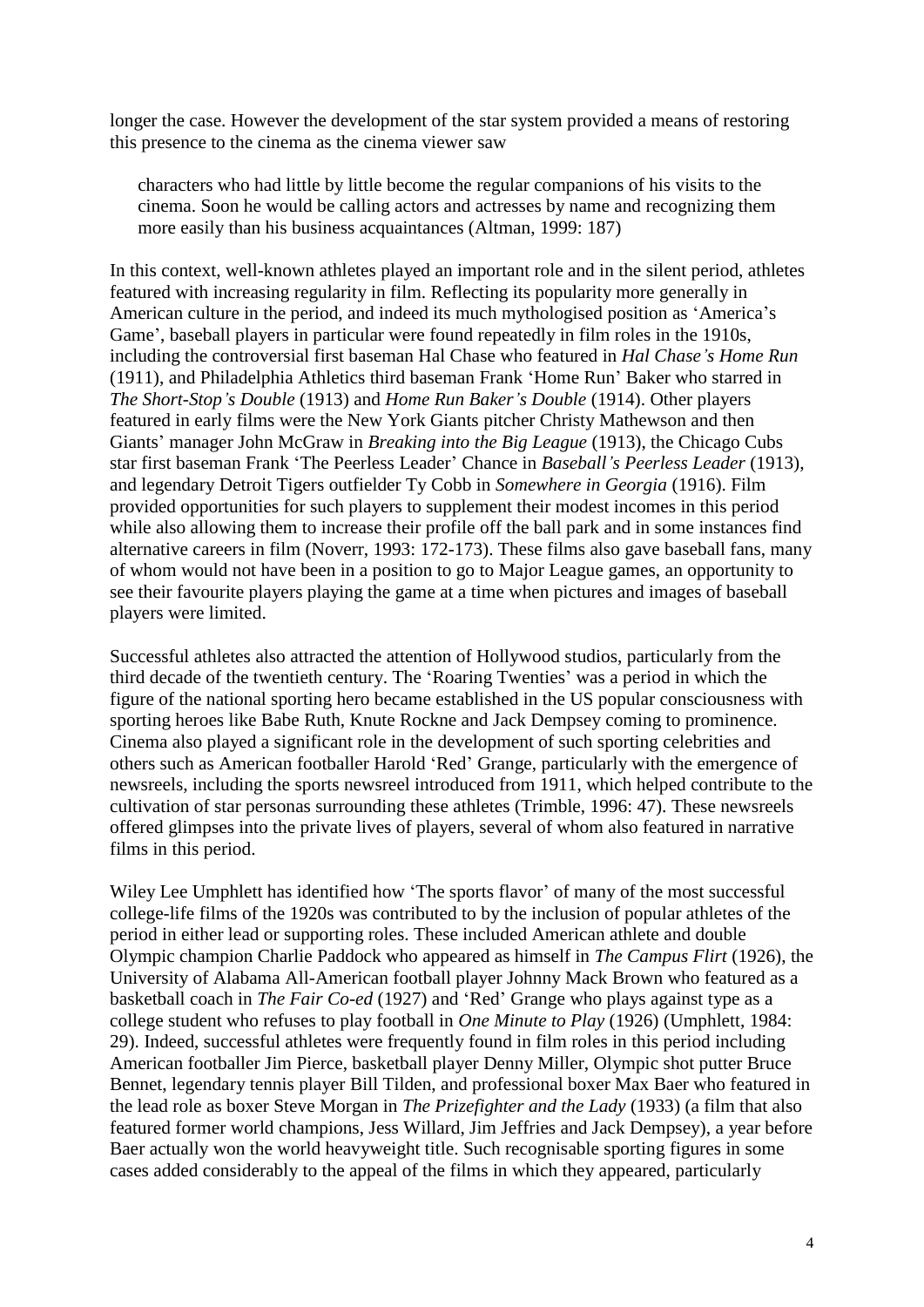'assigning low-keyed films a magnetic box office attraction they would never otherwise have had' (Umphlett, 1984: 29).

However, opportunities for female athletes to make this transition were limited in the early twentieth century. When they did, they performed in roles evincing traditional feminine qualities, such as grace, balance, and beauty, and in sports that had little or no physical contact between competitors. Examples include Norwegian ice-skater Sonja Henie who specialised in musicals set on ice and managed to make the transition from sport to film with some success, and Esther Williams, who began as a successful competitive swimmer before being signed by MGM in the early 1940s. Henie won gold at just 16 at the 1928 Winter Olympics at St. Moritz, a feat she repeated at the 1932 (Lake Placid) and 1936 (Garmisch) Games. Following her 1936 victory she was signed by Darryl F. Zanuck of Twentieth Century Fox for a fee of \$75,000 to star in *One in a Million* (1936) and she starred in seven further films for the studio, becoming one of its greatest attractions (Hirschhorn, 1981: 129). Williams enjoyed great commercial success in the late 40s and the early 1950s in a string of films, some of which had sporting themes, in particular *Take me out to the Ballgame* (1949) and *Million Dollar Mermaid* (1952), a biographical musical concerning legendary Australian swimmer and film star Annette Kellerman. Kellerman herself had also made the transition from successful swimmer to actress with some success during the silent era, starring in a series of aquatic themed films including *The Mermaid* (1911), *Queen of the Sea* (1918) and *Venus of the South Seas* (1924).

Such examples as Kellerman, Henie and Williams were, however, exceptions as sports films were primarily areas for the affirmation of masculine values, a theme also apparent in the films in which such athletes were depicted (Crosson, 2013: 104-124). Like women, successful African American athletes in the early twentieth century also found few opportunities in films, reflecting the limited roles more generally given to African Americans in early cinema, and the resistance to strong African American figures, such as boxer Jack Johnson, that persisted well into the twentieth century. The sport film for much of the first half of the twentieth century was primarily a White male preserve.

Ronald Bergan has partly attributed the adulation that both successful athletes and film stars receive to 'the fact that they have succeeded within a circumscribed territory where issues are clearer and more easily grasped than in the confusion of world politics and everyday life' (1982: 5). However, stars play an important ideological role, identified by Orrin E. Klapp, whereby they 'reinforce a person in social roles – encourage him to play those which are highly valued – and ... maintain the image of the group' (Klapp, 1969: 219). Indeed, stars provide a means of embodying the dominant ideology while resolving inherent contradictions, including those surrounding the American Dream of opportunity, upward social mobility and material success. This is particularly so with sport stars, where their ideological role has been assisted by their apparent apolitical status. Within the United States, they have affirmed that country's democratic ideals and the American Dream ideology, epitomised in such sporting jargon as 'fair play' and 'good sportsmanship', promoted as part of the vigorous competition which elite sport requires. As noted by Rader, athletes in films provide 'compensatory' heroes, particularly in challenging times such as the Great Depression, that help to alleviate concerns among the public regarding 'the passing of the traditional dream of success, the erosion of Victorian values and feelings of powerlessness' (Rader, 1990: 11).

#### **Babe Ruth**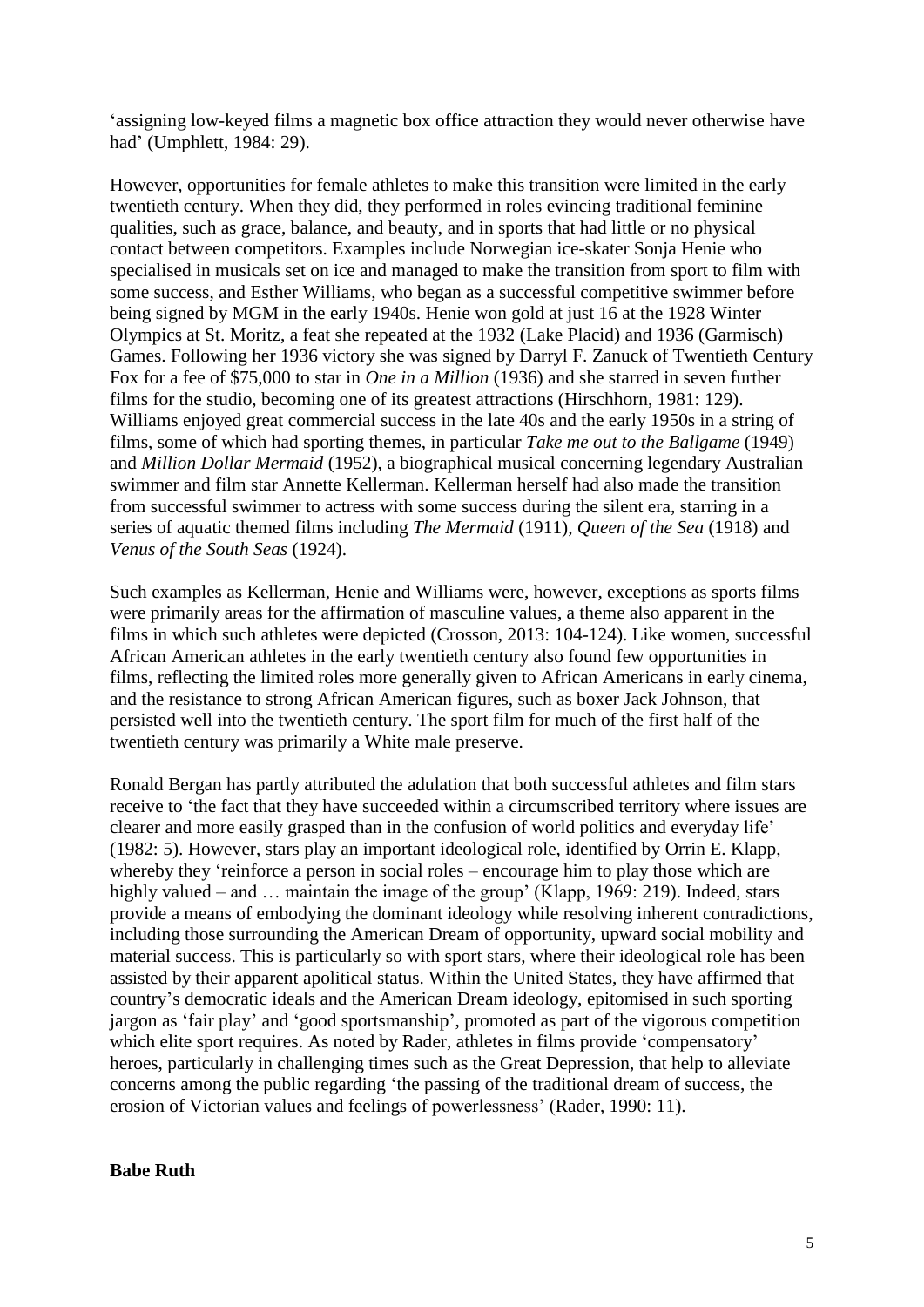A relevant figure in this respect was the celebrated baseball player Babe Ruth (fig. 1) who was particularly successful in building on his on-field achievements to earn very lucrative sponsorship and appearance deals. Indeed, so successful was Ruth in this respect, and so influential was the print, newspaper, and cinematic coverage of him, that the term 'Ruthian' is now used to describe a superb performance or individual achievement (Andrews and Jackson, 2001: 6). In his image of excessive consumption combined with prodigious ability, Ruth provided an ideal figure to promote American consumer culture. As Rader contends, he had a unique ability to

project multiple images of brute power, the natural uninhibited man and the fulfilment of the American success dream. Ruth was living proof that the lone individual could still rise from mean, vulgar beginnings to fame and fortune, to a position of public recognition equalled by few men in American history (Rader, 2008: 130)



Figure 1. Babe Ruth as himself (on the right) in the popular Harold Lloyd film *Speedy* (Paramount Pictures, 1928)

Indeed, Ruth was himself fond of contributing to this legend, remarking in his ghost written autobiography that 'The greatest thing about this country is the wonderful fact that it doesn't matter which side of the tracks you were born on, or whether you're homeless or homely or friendless. The chance is still there. I know' (quoted in Rader, 2008: 130)

Ruth, one of the most prolific hitters in Major League baseball history, starred in a series of films during his time playing in the Majors, particularly after his move from the Boston Red Sox to the New York Yankees in 1919. In these films, Ruth always played himself or characters loosely based on his star persona, including in *Headin' Home* (1920), *Babe Comes Home* (1927) and the Harold Lloyd box-office hit *Speedy* (1928) (fig. 1). As with other films featuring sporting celebrities, these works exploited Babe's iconic status for their appeal while contributing to his 'ruthian' image and affirming the American Dream of success in the process. Babe's first feature film *Headin' Home* (1920) was an early representative example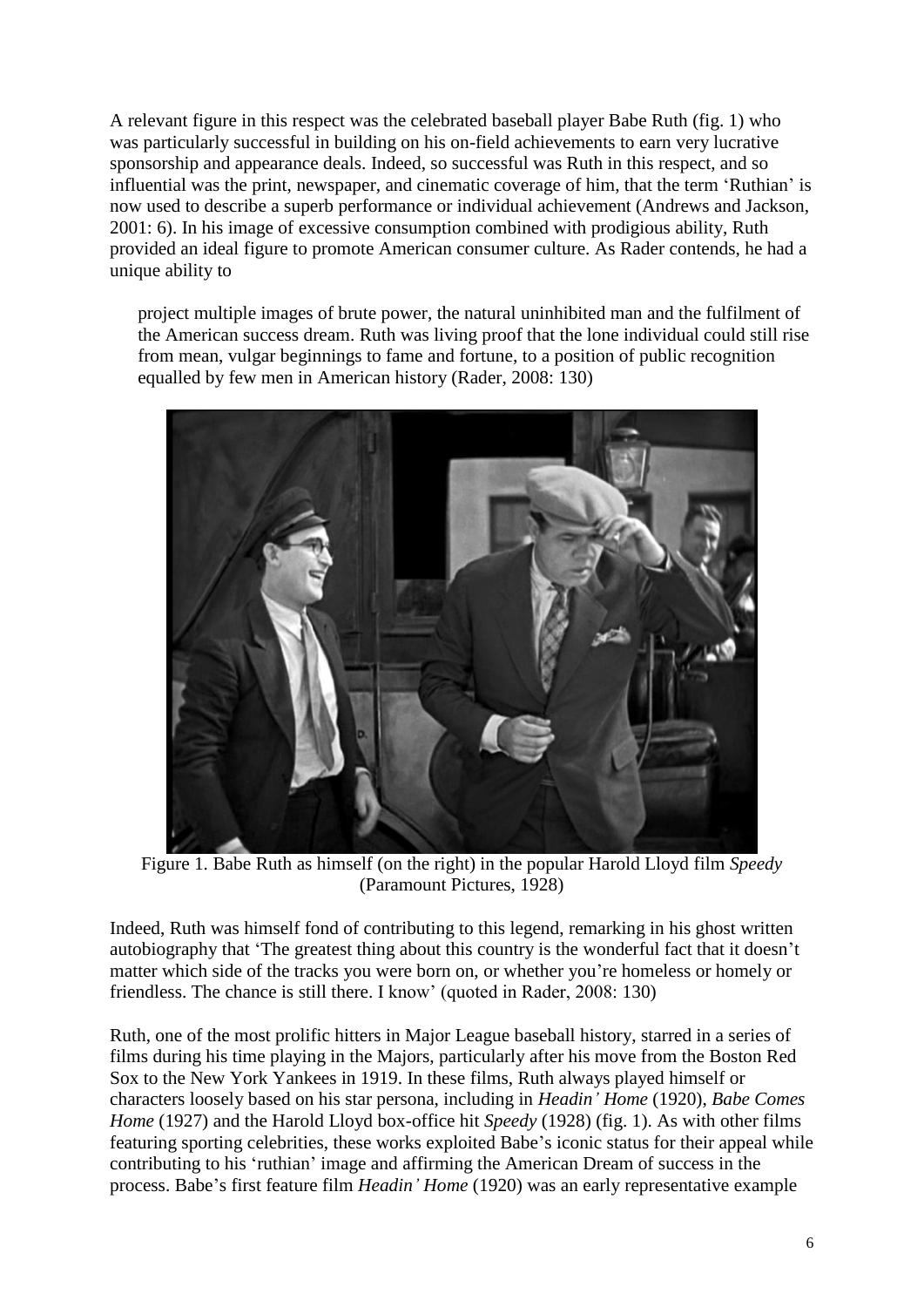of the mass-marketing of baseball. It was released as a showcase film and screened in the largest and most prestigious venues of the day, including the 10,000 seater Madison Square Garden (Trimble, 1996: 51-52). The Garden screening was a huge media event, that included, according to contemporary reports, 'a circus-like atmosphere' with 'numerous items being sold during the show, everything from Babe Ruth autographs and records to sheet music for a song called "Oh, You Babe Ruth" which Tim Bryan and his band played over and over again' (Trimble, 1996, p. 52).

Ruth played himself in *Headin' Home* in this entirely fictionalised account of his life in which he rises from humble small town beginnings in the 'little egg and hamlet in the sticks' Haverlock where he is mocked for his clumsiness, to star player with the New York Yankees. This theme of the seeming simpleton with limited apparent ability overcoming the odds and turning out to be a gifted athlete would be a recurring trope of many subsequent productions, including more recent films such as *Forrest Gump* (1994) and *The Waterboy* (1998). It provides a powerful affirmation again of the American Dream ideology suggesting that even for those of seeming limited intelligence the dream remains a possibility, particularly if they show a talent for sport. While *Headin' Home* is a much sanitised version of Babe's life, depicting him as coming from a loving home – rather than the more difficult childhood he actually experienced in a Baltimore reformatory – the trajectory of rags-to-riches is nonetheless to the fore while the film emphasises Babe's moral character in his supportive relationship with his widowed mother and foster sister 'pigtails'. These themes were particularly important for audiences in the 1920s. For Patrick Trimble

*Headin' Home* and its surrounding publicity perpetuated the cultural image of Babe Ruth as an American success story. His individualism and hedonistic sense of self-fulfilment were an affirmation of many of the personal values that were most admired in a cultural celebrity during the 1920's. The public perceived that his humble beginnings created strong moral fiber, while individual ability and courage provided personal growth and financial well-being (Trimble, 1996: 53)

Following World War II, sport celebrity was contributed to greatly by the arrival of television. Television brought an intimacy to depictions of sports celebrities which when combined with the advent of live television coverage of sporting events increased substantially the profile and impact of athletes on the general public. However, though television became quickly the most important medium for sport, its depictions were, and continue to be, considerably influenced by the cinema. Whannel's description of television sport as 'presented largely in terms of stars and narratives: the media narrativises the events of sport, transforming them into stories with stars and characters, heroes and villains' (Whannel, 1998: 23) indicates the significant influence of the cinema on contemporary televisual sporting representations. Furthermore, television has also attempted to appropriate some of the aesthetic values of film in its presentations, evident for example in the addition of sound effects to televisual coverage of live sporting events and also in the frequent use of music, much as is found on a film's soundtrack, to add to the drama of the sports represented.

Television has contributed to the extraordinary growth of sporting celebrity and its increasing complexity, apparent in a broad range of areas of contemporary life. Through global sports and media groups such as International Management Group (IMG), SFX and Octagon, the creation of sporting celebrities has become a sophisticated and highly profitable enterprise while the areas in which sport celebrities now function as significant economic and cultural figures has extended well beyond the ring or field of play. Increasingly sports celebrities are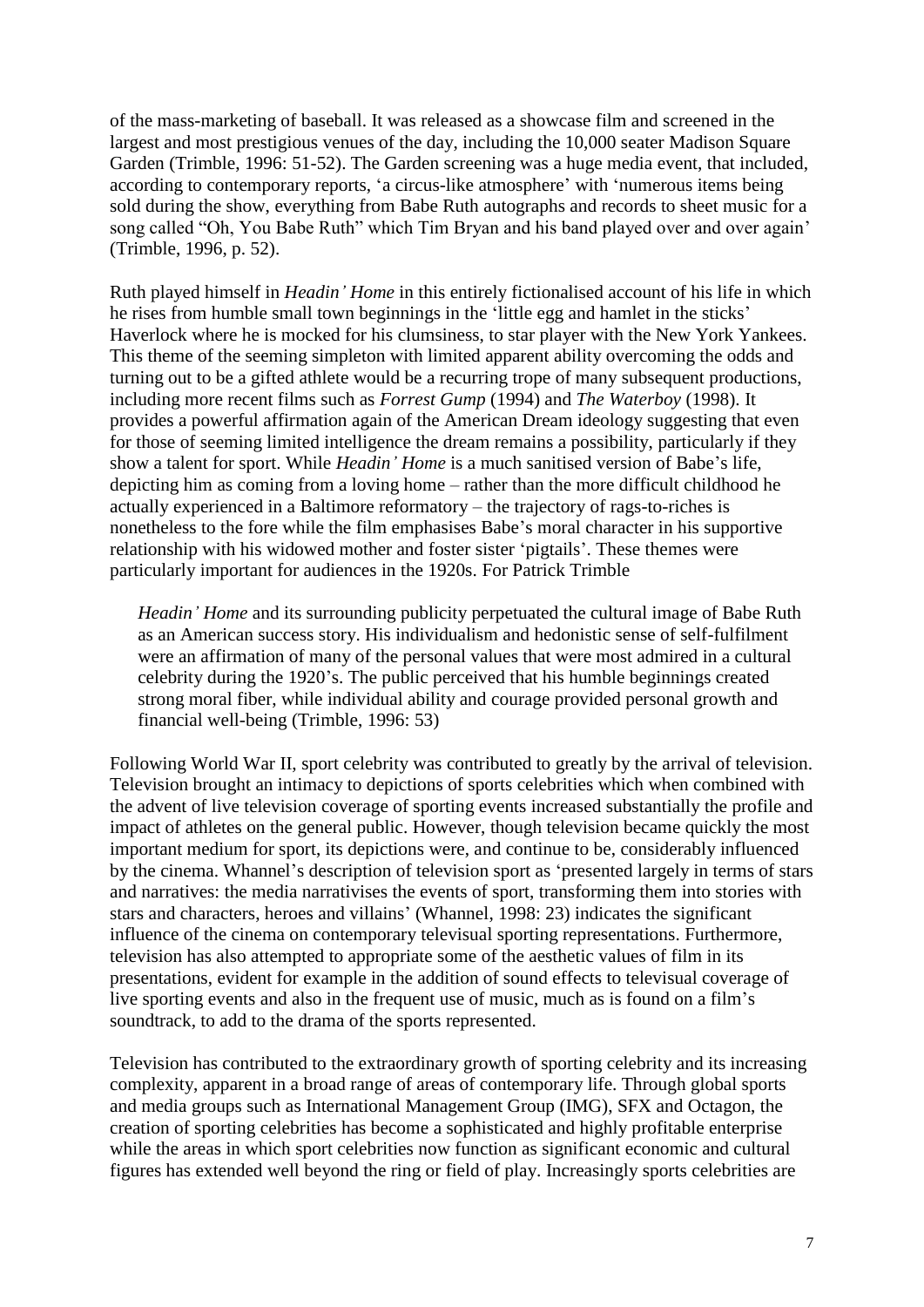found in a broad range of popular entertainment from TV shows, to talk shows, musical recordings, websites and video games. As Andrews and Jackson contend, drawing on a concept coined by Andrew Wernick (1991), 'within today's multi-layered "promotional culture", the sport celebrity is effectively a multi-textual and multi-platform promotional entity' (Andrews and Jackson, 2001: 7).

### **Michael Jordan**

A leading example of this development of sporting celebrity is legendary basketball player Michael Jordan. Jordan was one of the most successful athletes ever in the US, winning 6 National Basketball Association (NBA) titles with the Chicago Bulls. However, he was also one of the most important and commercially lucrative figures in recent American history associated with an array of products, from Nike athletic shoes, to Ball Park Franks Hotdogs and Bijan cologne (to name but a few), many of which benefited hugely from his association. Unlike many other American athletic stars, Jordan's success has translated into international stardom such that in a 1992 Chinese survey, 'schoolchildren ranked him with Zhou Enlai as the two greatest figures in twentieth-century history' (LaFeber, 1999: 27). However, his apparent ability to seemingly transcend race, gender and class lines in the United States disguises the central role he has played in obscuring such real divisions and structural inequalities within American society, a role evident in his 1996 film *Space Jam*.

Jordan was but one of a series of basketball stars to feature in films since the 1980s, including Kareem Abdul-Jabbar (*Airplane*, 1980), Dennis Rodman (*Double Team*, 1997), Shaquille O'Neal (*Kazaam*, 1996) and Ray Allen (*Harvard Man*, 2001). However, *Space Jam* attracted a considerably larger box office than any of these other films listed, and remains to date the most commercially successful basketball film ever released taking over \$90 million in the US alone and a total worldwide gross of  $$230,418,342$ .<sup>1</sup> Significantly, unlike many other successful American sports films, the majority of the film's box office came from overseas sales indicating Jordan's huge appeal internationally. Jordan himself benefited substantially from the film, not just the considerable fee paid for his appearance, but also from the deal he did with the film's producers for 10 per cent of merchandising receipts from the film (Tudor, 1997: 31).

As a player, Jordan was a figure around whom a myriad of meanings and resonances circulated, many of which are central to the American Dream ideology. Individualism is a crucial aspect of this ideology, exemplified in the independent self-made man who overcomes marginalisation or various socio-economic challenges to achieve success. As Deborah Tudor has argued, 'Representations of Black stars created and maintained the concept of the individual athlete-hero-star' (1997: 32), evident in Jordan's case in the manner through which he was frequently matched up with leading players from opposing teams in advertisement promos for upcoming games. The effect of such representations and its exaggeration through advertising is to effectively transform what is a team game into a one-on-one contest. Indeed, the very style of play associated with Jordan is one in which individualism is prioritised. Halberstam (2009) and Ashe (1993) have both identified a Black playground style of basketball, a style which was evident in the play of Jordan and other leading African American players that focuses more on complicated individual moves than coordinated team endeavour. Though based in inner city basketball, this style has increasingly become part of the NBA with the domination of this sport by African American players and the foregrounding of spectacle in the sport's televisual presentation. This focus on individual stars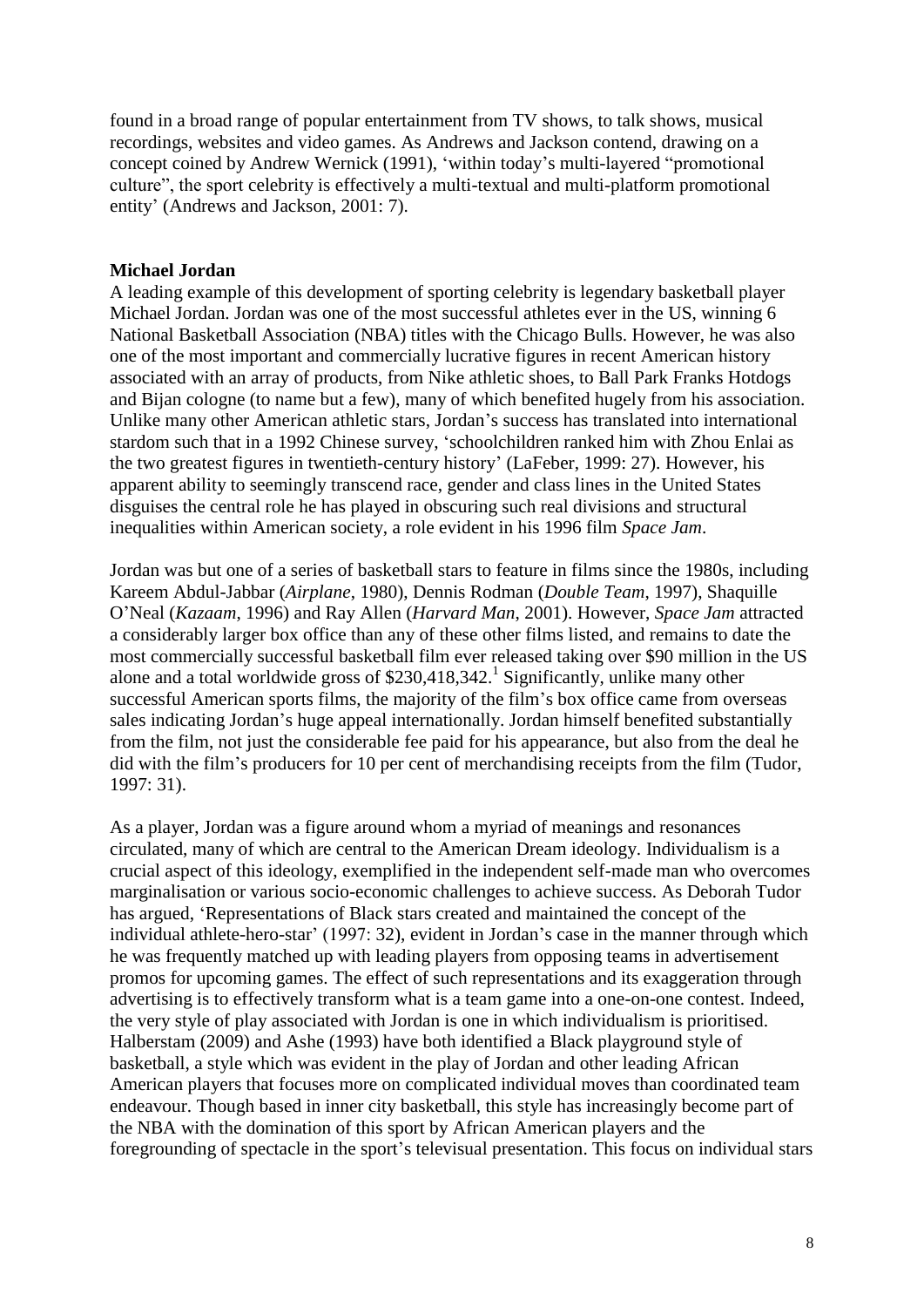was also a crucial part of broadcasters attempts to increase the at first disappointing viewership for basketball games on television (Tudor, 1997: 32-35).

The theme of individualism was evident from early in Jordan's career and was a defining aspect of his promotion by early sponsors, Nike and Coke. Few other athletes attracted the same level of sponsorship and have been associated with as many consumer products as Jordan. He was one of the supreme examples of the capitalist consumerist phenomenon described by Rick Altman:

Consumers within a capitalist society do not just accept what is offered. Their choice of products is a source of pleasure, pride and even identity. This is why genres, sports and stars loom so large in the twentieth-century firmament. Whatever power they have comes from their users, who need the identity – albeit imagined – provided by these phenomena (1999: 193).

One of the first Nike advertisements for the Air Jordan range, titled 'Jordan Flight', featured Jordan scoring a slam dunk and concluded with the question 'who said man was not meant to fly'. In a subsequent Coke advert, Jordan is depicted leaping ET like across a silhouette of the moon to grab a bottle of coke. As McDonald and Andrews note, in 'both cases the metaphor of flight is used to link Jordan's sign value with the enduring American ideologies of competitive individualism' (2001: 22). Indeed, for these writers, Nike

has built Jordan's image in accordance with the dominant structure of the feelings that are continuously affectively rearticulated in relationship to American consumer culture, including those of the American Dream, rugged individualism and the value of personal perseverance (2001: 23).

It is these values that are prioritised from the opening pre-credit sequence of *Space Jam*. The film opens with a crane shot which swoops down, capturing the night sky, a shooting star and the full moon before revealing a young boy playing basketball in the front yard of his house. As the camera focuses in on the boy, the sounds of R Kelly's 'I believe I can fly' are heard on the soundtrack. In this one camera movement and complementary music, the film connects with the popular representation of Jordan, including the Nike and Coke advertisements mentioned above. A title reveals its summer 1973 and as the young boy continues to score baskets, a light comes on in the house and an older figure looks out admiringly at the child. When he calls him 'Michael', we are confirmed, if there was any doubt, in our presumption that this was a young Michael Jordan practicing the game at which he would excel in subsequent years. 'What are doing out here son, it's after midnight' Jordan's father asks. In this remark, the immense dedication, hard work, and perseverance required to achieve sporting success are already evident as a feature of the young Jordan. In the early presentation of these values, and the knowledge among audiences of Jordan's later success, this moment affirms a central tenet of the American Dream ideology, that hard work will bring success.

This theme of perseverance was also evident in advertisements featuring Jordan, including one particular Nike advertisement which emphasised the importance of hard-work, and indeed failure, to success, evident in Jordan's voice over quoted below

I've missed more than 9,000 shots in my career. I've lost almost 300 games. 26 times I've been trusted to take the game winning shot and missed. I've failed over and over and over again in my life and that is why I succeed (cited in McDonald and Andrews, 2001: 23)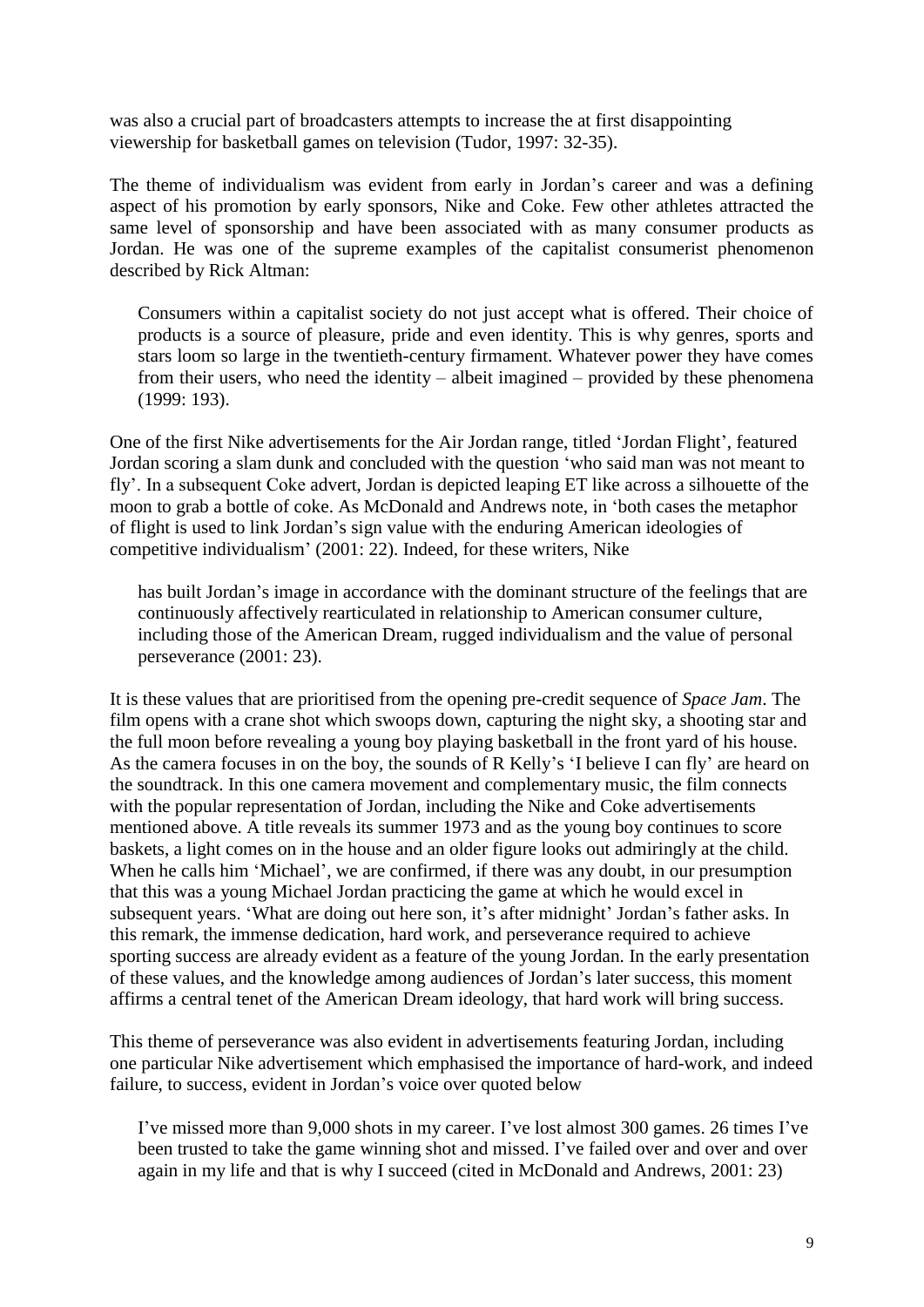This focus on hard work, while balancing the value of natural talent for sporting success, also has sociological implications. By foregrounding the importance of hard work, such representations as these featuring Jordan assure those who lack such talents – the vast majority of people – that they too can succeed. Sport has the unique ability to on the one hand elevate a small number of exceptionally talented individuals while suggesting that the success they enjoy is available to all through hard work and perseverance. However, this message disguises and obscures the obstacles those wishing to succeed in professional sport must face (Tudor, 1997: xxi). Furthermore, much as sport is used as a recurring metaphor in society for life itself,<sup>2</sup> such a trajectory also suppresses the restrictions and structural obstacles to success and the achievement of the American dream for many.

Indeed, sport is clearly linked to progress and success in the opening scene of *Space Jam*, as Michael asks his father 'Do you think if I get good enough I can go to college'. That this sentence can be included without any sense of irony is a remarkable revelation of the role of sport in the United States, and particularly among the African American community. Sporting ability, it is suggested, rather than intelligence and academic acumen, determine access to third level education. The response of Jordan's father suggests sport as not just a way of accessing education, however, but beyond this a means of realising the American Dream itself: 'If you get good enough you can do anything you want to Michael'. The reality, however, is that very few African Americans will actually realise their ambitions through sport. Indeed, this focus on sport has in many cases contributed to the failure of members of this community to achieve recognition and success in other professions in which they are more likely to succeed.<sup>3</sup> However, given the influence Jordan had within the African American community as one of that community's most successful athletes, this interchange between father and son and this scene as a whole is a powerful affirmation of the myth that the path to achieving the American Dream for African Americans is via sport.

The young Jordan subsequently lists off his ambitions in *Space Jam* – all of which would subsequently be achieved – to his father, including playing on the North Carolina University championship team and eventually in the NBA. However, this scene does not just foreground basketball, but also baseball, a sport that the young Jordan also expresses a wish to play in, as his father had done: 'Baseball, now that's a sport' his father remarks. Given the mythological associations of baseball as the American sport and its connections with the American Dream ideology (Robson, 2010; Fuller, 1991), this adds further to the associations in this scene with this dream overall. And to close, the scene connects again with the theme of flight, so pervasive throughout Jordan's career, as his father remarks: 'and when you're finished with that I suppose you're gonna fly', providing the motivation for a segue to the adult Jordan in full flight on the basketball court. In this opening credit sequence, it is again Jordan's individual brilliance that is foregrounded, with repeated shots of extraordinary slam dunks by the player – which earned him the nicknames 'Air Jordan' and 'His Airness' – followed by images and footage depicting his progression from childhood to adulthood. This focus on Jordan's individual brilliance recurs throughout the film including one sequence about half way through when he demonstrates to the Looney Tunes characters with whom he plays basketball that he has lost none of his ability as a player despite retiring. Complemented by the strains of 'Fly Like an Eagle' sung by Seal on the soundtrack, Jordan enters the scene captured by a low-angle backlit shot that tilts upward to emphasise his height and impressive physique. The scene subsequently features recurring shots of Jordan scoring one impressive slam dunk after another, many captured by high-angle shots that contribute to the sense of a player in flight.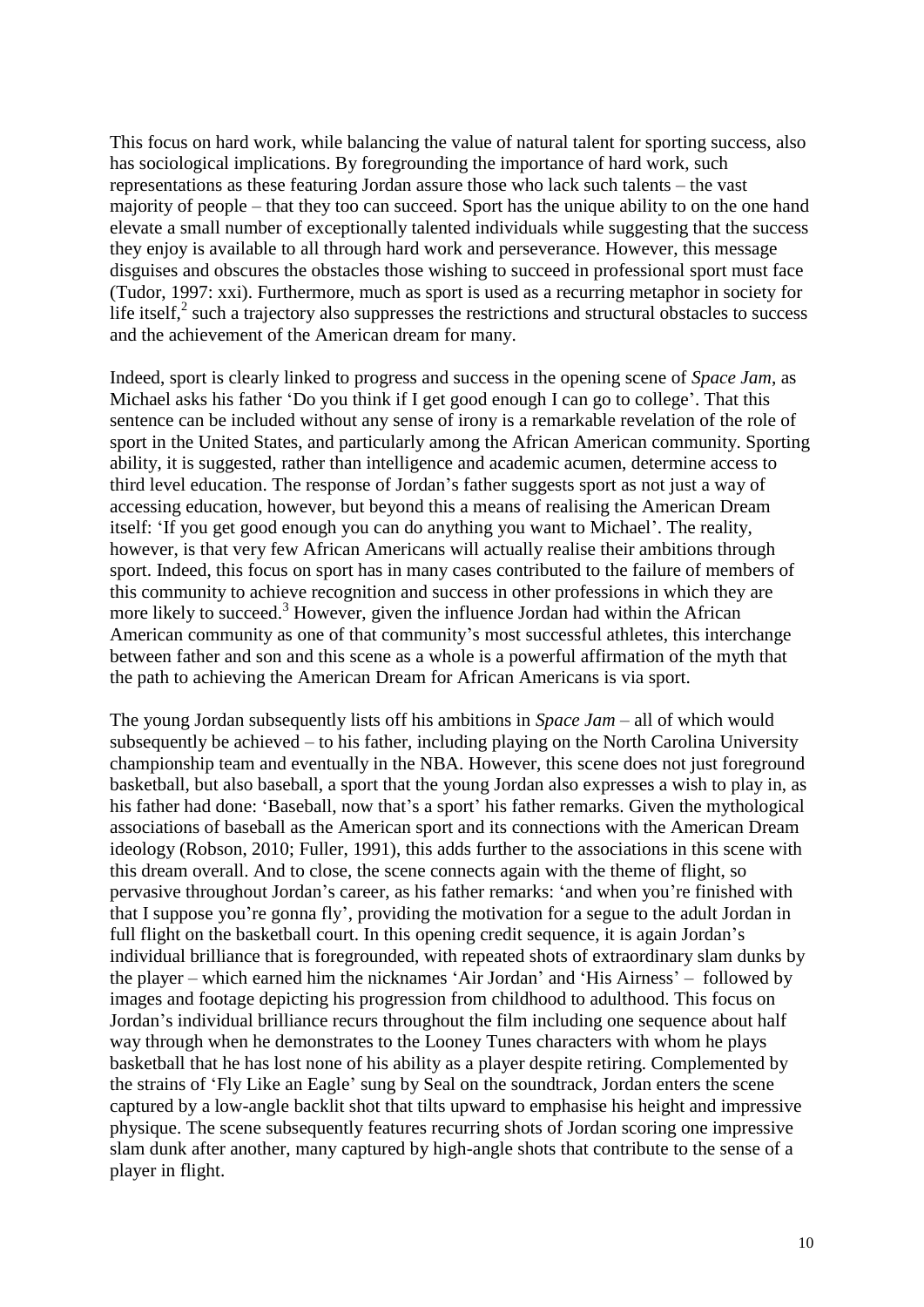Jordan's sponsor Nike is itself associated with one of the best known and most successful advertising slogans in history, the individualistic motto 'just do it'. While using the remarkable athletic achievements of Jordan to promote their brand, Nike have, however, also exploited their association with the former player to overcome negative publicity surrounding poor labour conditions of those workers in the developing world who produce Nike goods ('Nike workers …', 2011). Similarly, though Jordan has been elevated as a supreme example of African American success, his depiction in the media has drawn on regressive racial discourses, in particular, as observed by McDonald and Andrews, the

discourse of extraordinary athleticism [which] relies upon common sense assumptions of an innate Black physicality, a racist characterization once used to justify the institution of slavery and Social Darwinist constructions of White supremacy (2001: 24).

Jordan's position as an exemplar of African America relates to important political and cultural developments during the 1980s and 1990s and his usefulness to the emergence of a new right conservative regime, led initially by Ronald Reagan. In this context, Jordan was promoted through advertising and in association with government-lead campaigns such as 'Just say no to Drugs' , as a 'hard body' capable of restraint and self discipline, in contrast to the urban 'soft bodied depictions of Black masculinity as deviant' (McDonald and Andrews, 2001: 27) Such depictions, while appearing to elevate Jordan, did so while simultaneously demonizing and criticising the millions of African Americans who lived in considerable poverty and appeared to lack, following from the conservative logic of individualism that underpinned Reaganism, the requisite resolution to achieve the American Dream.

Jordan's depiction also connected with popular cinematic depictions in the 1980s and 1990s that also affirmed this individualist ideology. Films such as *Rambo: First Blood Part II*  (1985) connected with the political focus on individualism in the period of their release and sometimes even provided inspiration for political leaders. This was evident in the remarks of Ronald Reagan after the release of 39 American hostages from Beirut in June 1985, when the President remarked 'After seeing *Rambo* last night, I know what to do next time this happens'. While seeking tax reform some months later, Reagan returned to Rambo again remarking, 'Let me tell you, in the spirit of Rambo, we're going to win this thing' (Lane, 2008).

The focus on Jordan's masculinity and physicality were, however, carefully balanced in the popular media by his depiction as a 'gentle' family man off the court, a depiction crucial to his elevation to a mass cultural icon without evoking disproportionate White cultural disquiet. This diffusion of the threat that Jordan's African American masculinity and sexuality may have presented is evident in the series of commercials Jordan completed where he was paired with various Looney Tunes characters, including Bugs Bunny, Porky Pig and Elmer Fudd. Jordan's association with Looney Tunes characters is also a central feature of *Space Jam* (fig. 2), where he is teamed up with these Looney Tunes characters against an evil team from outer space, 'The Mon-Stars'. In the film, Jordan is pulled down a hole on a golf course in '3D land' by Yosemite Sam and brought into Looney Tune cartoon space where his physical body follows the laws associated with characters normally found in this sphere. Indeed, Jordan is literally reduced to a basketball in one scene by members of the Mon-stars, and again like other cartoon characters unhurt by the experience. He eventually leads his Looney Tunes team to victory with an impressive final second dunk where he flies from the halfway line, while been dragged back by several of the Mon-Stars, his arm eventually stretching, cartoon like, an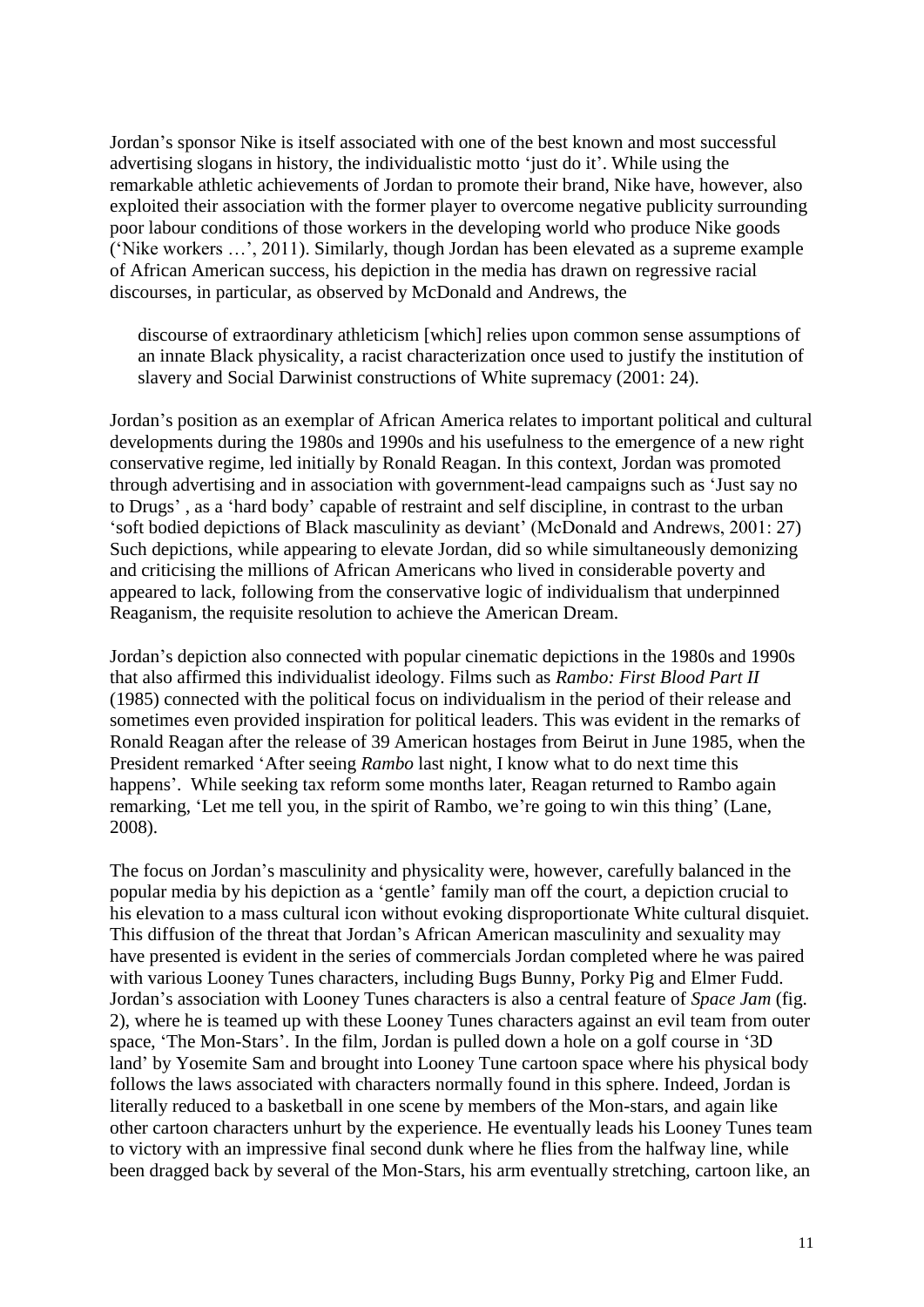extraordinary distance to score the basket. As Tudor contends, this association is part of a general pattern in the representation of Jordan whereby the 'text of Michael Jordan's image presents a Black man as if he were not a man, but a child' (1997: 43).



Figure 2. Publicity poster for *Space Jam* (Warner Bros., 1996) with Michael Jordan surrounded by Looney Tunes characters.

While many of the advertisements associated with Jordan featured children – including adverts for Coke and Chevrolet -, others have featured Jordan's parents or his wife and Jordan has foregrounded his family in interviews, including in his retirement speech:

Unfortunately, my mother, my family, brothers and sisters, could not be here. But as you see me, you see them. My father, my mother and certainly my brothers and sisters. They are here, through me, and they, along with myself, say thank you for taking me in and showing me the respect and gratitude you have shown me over the years I have been here (quoted in McDonald and Andrews, 2001: 29)

Jordan's focus on his then-wife and her inclusion in some advertisements, including for the Bijan Cologne campaign, as well as in *Space Jam* (where she is played by Theresa Randle), has important repercussions for the representation of the African American family. Repeatedly, references to the idyllic nuclear family are reiterated in association with Jordan suggesting an ideal for American society as a whole, including the dedication in 1996 of the 'Jordan Institute for Families' at the University of North Carolina. Jordan's home space is also depicted idyllically in *Space Jam*, firstly through the awed expressions of Jordan's assistant Stan Podolak (Wayne Knight) when he first encounters the player's impressive house after dropping him home following a baseball game. Jordan's own nuclear family of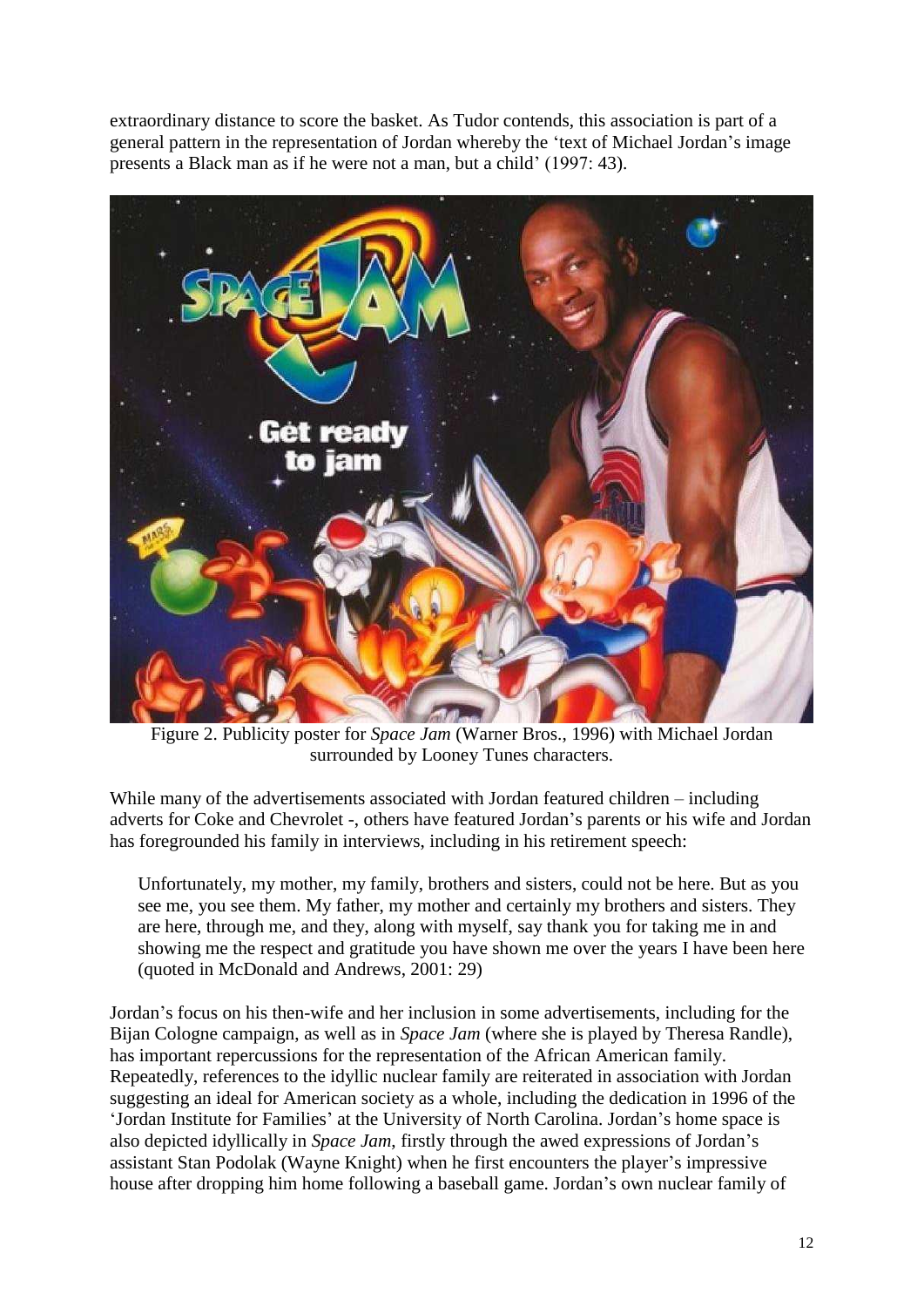father, mother (Juanita (Theresa Randle), and three children (Jeffery (Manner Washington), Marcus (Eric Gordon) and Jasmine (Penny Bae Bridges)) are also prominently featured in the film. Significantly, though played by actors, his wife (at the time the film was made) and children's names are kept for the film adding to the associations with Jordan's actual life outside the diegesis. Jordan's wife plays the supportive role of the housewife in the film, only depicted in association with their children in the domestic space or in the crowd at Jordan's final baseball game. While the uncomplicated and idyllic depiction of Jordan's nuclear family in *Space Jam* may have some basis in the player's actual life, as noted by McDonald and Andrews,

the simplistic celebration of the nuclear family continues to be used by members of the New Right to demonize poor single women with children who are simultaneously blamed both for their own poverty and the perceived collapse of national morality. Rather than look critically at the engendered division of labor and institutional racism, the intense focus on the alleged naturalness of the nuclear family with the stay at home mother and breadwinner father renders invisible a series of political and economic issues that have a huge impact on the poor (2001: 30-31)

*Space Jam* provides a seductive depiction of African American masculinity and family life. However, this utopian portrayal relies on conventional constructions of race, gender, and the family that disguises the reality for many Black families and may, in line with the American Dream itself, contribute to the perception of the marginalised and underprivileged as deviant.

## **Conclusion:** *Zidane, un portrait du 21e siècle (Zidane: A 21st Century Portrait***)**

In the United States, sport stars have provided crucial affirmation of the American Dream ideology despite the considerable evidence that questions the validity and appropriateness of this belief for understandings of American society today. The focus on the individualistic achievement, good character and most importantly humble origins of sport stars in film and other popular representations seems to offer dramatic evidence of the openness of opportunity to those with appropriate 'values', including hard work and perseverance, within American society. Sports stars, such as Babe Ruth in the past and Michael Jordan more recently, have been crucial to the persistence of this individualist ethic, a central aspect of contemporary capitalist culture internationally. To conclude, this essay will consider one of the most sophisticated and revealing recent productions to reflect on celebrity and its role in contemporary culture, the 2006 film *Zidane, un portrait du 21e siècle (Zidane: A 21st Century Portrait*). Though neither an American film, nor concerned with an American celebrity, the film is nonetheless a relevant critique of sport celebrity in that country, and indeed, internationally.

*Zidane* was made using 17 cameras, including some of the most powerful zoom lenses in the world acquired from the US military, positioned throughout the Santiago Bernabeu Stadium, home of the Spanish association football club Real Madrid. All of these cameras were focused on capturing the iconic French player and three-time FIFA World Player of the Year Zinedine Zidane while playing for his club Real Madrid against Villareal on April 23<sup>rd</sup>, 2005. Zidane moves between television footage, particularly when the player is in possession of the ball, and 35mm footage of Zidane moving around the pitch when off the ball. By this approach, the television footage provides a context for the images of Zidane and follows the ball in play while the 35mm footage focuses on the man himself (fig. 3) and his expressions, movements and, through titles, his thoughts. In this way, the film provides a neat commentary on the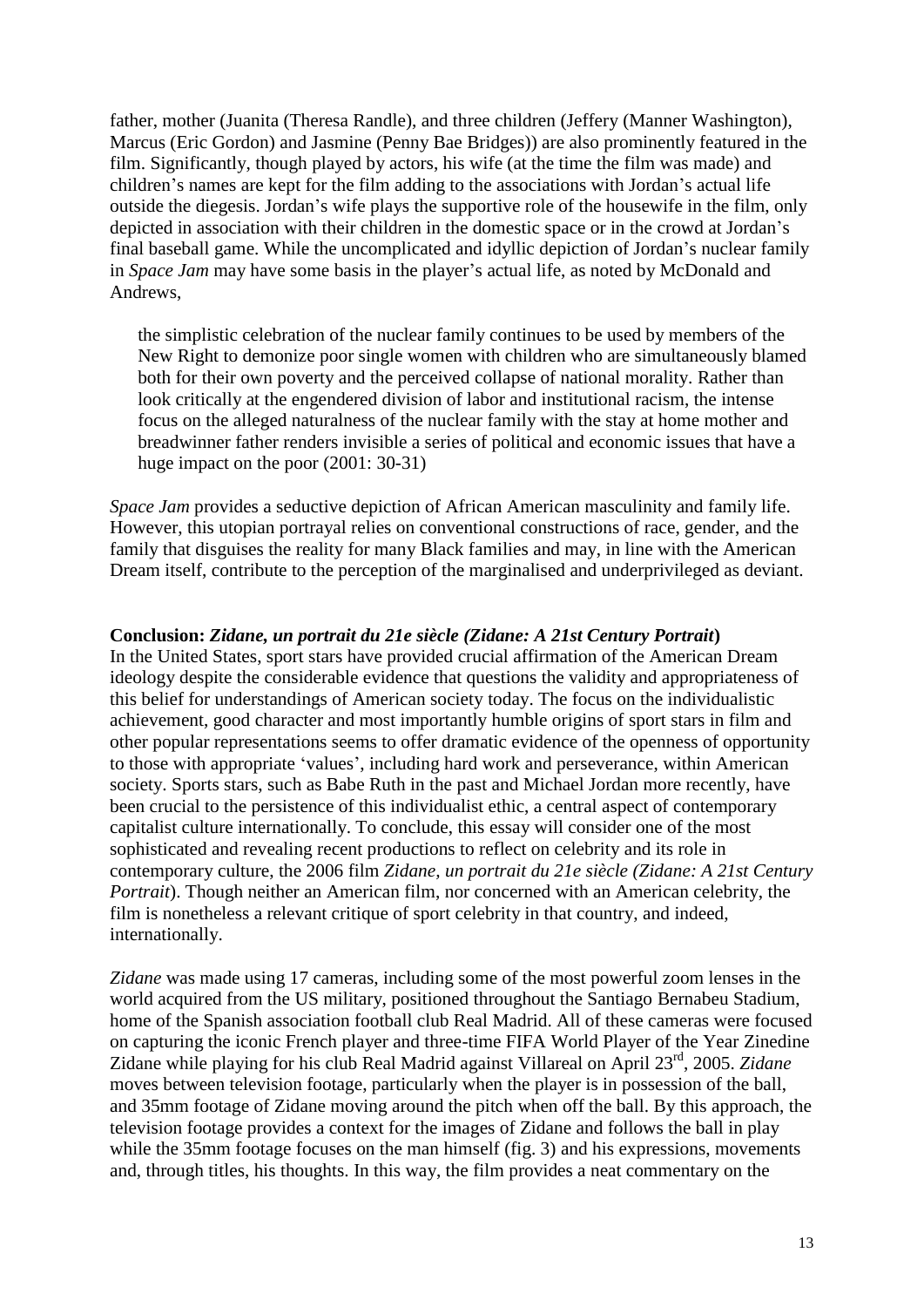predominant focus of television and film respectively with regard to the representation of sport. As Dauncey and Morrey have noted, drawing on the work of Charles Tesson, it is the ball that legitimises editing in televised football, with its movement motivating 'changes in angle and focal length as well as camera movement' (Dauncey and Morrey, 2008: 310). Sport films have often failed to capture sporting events convincingly, lacking the dynamism and immediacy of television. As summarised by American film critic Andrew Sarris, 'Sports are now. Movies are then. Sports are news. Movies are fables' (Sarris, 1980: 50). Therefore, sport films have tended to focus beyond the sporting world, often considering the challenges athletes face in combining their life outside the ring or off the pitch with their athletic careers. *Zidane* in its 35mm images of the player is less concerned with the game itself and more with examining the player as a person, though significantly, this examination reveals limited results.



Figure 3. Film still, *Zidane, un portrait du 21e siècle (Zidane: A 21st Century Portrait*) (Universal Studios, 2006)

Indeed, despite the extraordinary lengths the filmmakers go to, to capture and reveal Zidane – as the opening title indicates 'Face to Face as close as you can for as long as it lasts, for as long as it takes' –, including communicating the player's thoughts through titles, the film ultimately suggests the impossibility of really getting to know the star athlete through film or in understanding him/her. If, as Dauncey and Morrey observe,

this portrait looks closer than ever before at Zidane, it ultimately has no secret, no truth to reveal about the player … [the film's directors] [Douglas] Gordon and [Philippe] Parreno have stated that they chose Zidane as the focus for their film precisely for his indecipherable quality, and that, despite the sense of proximity to the player during the film, the spectator is left essentially knowing nothing more about him (Dauncey and Morrey, 2008: 309)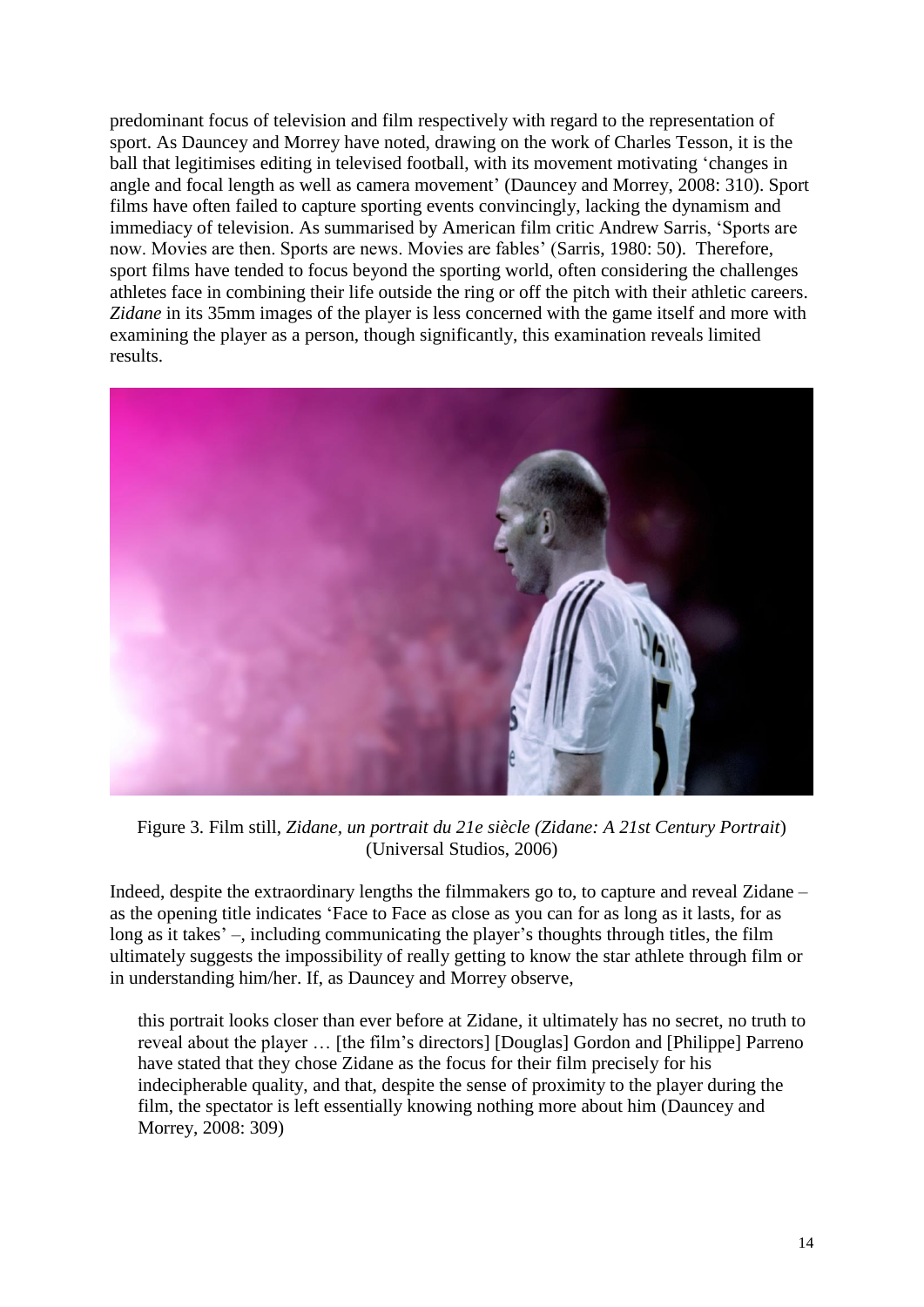In its attempt, and ultimate failure, to reveal something private and distinct about Zidane, the film provides a commentary more generally on the notion of stardom itself and the manner through which stars 'bespeak our society's investment in the private as real' and the belief that 'what the star really is can be located in some inner, private, essential core' (Dyer, 1986: 12). For Dyer,

This is how the star phenomenon reproduces the overriding ideology of the person in contemporary society. But the star phenomenon cannot help being also about the person in public. If the magic, with many stars, is that they seem to be their private selves in public, still they can also be about the business of being in public, the way in which the public self is endlessly produced and remade in presentation (1986: 12).

This is precisely what *Zidane* provides us with, through its varied and changing perspectives on the player, from both television coverage and the 35mm footage recorded by the filmmakers in the stadium. Through this process, the player is both produced and repeatedly remade, built from the various images to provide a seemingly complete and complex picture of the man, though one that ultimately gives limited insight into the person. This conclusion is symbolised in the opening of the film with an extreme zoom in on the television coverage of the match to such an extent that it is reduced to coloured pixels from which it is impossible to discern a coherent image (Dauncer and Morrey, 2008: 309).

*Zidane* also speaks to the instability of the star system itself, in its shaking and shifting perspective. As Dyer contends,

the fact that we know that hype and the hard sell do characterise the media, that they are supreme instances of manipulation, insincerity, inauthenticity, mass public life, means that the whole star phenomenon is profoundly unstable. Stars cannot be *made* to work as affirmations of private or public life. In some cases, the sheer multiplicity of the images, the amount of hype, the different stories told become overwhelmingly contradictory (1986: 16).

Indeed in *Zidane*, the player himself provides a less than perfect exemplar for those following the game, and particularly children, striking an opposing player in the second half and getting sent off for the infringement.

As noted in previous work, the sport film has been characterised by the recurring failure to provide either a social or historical context for the events depicted (Crosson, 2013). Indeed, a central trope of this genre is the prioritising of the individual, and individual action, as the means to progress and success. *Zidane* ultimately questions this trajectory. While appearing to be concerned principally with the actions of one player, all of the meaningful action in which Zidane is involved is actually relayed via television images that foreground the team as a whole rather than the individual shots of the player depicted by 35mm footage. Furthermore, the film not only provides context for Zidane's actions on the pitch, it also references the larger context for the game itself in terms of other events happening on the same day.

This is evident at half time, when the film turns to contemporaneous images from around the world, including events of much more serious import, from the destruction of homes in Serbia-Montenegro during the worst floods in forty years to the aftermath of a car bomb in Iraq in which 9 people are killed. Sport is not divorced from such events, however, as evident in the Real Madrid shirt (with Zidane's name on the back) worn by one of those filmed in the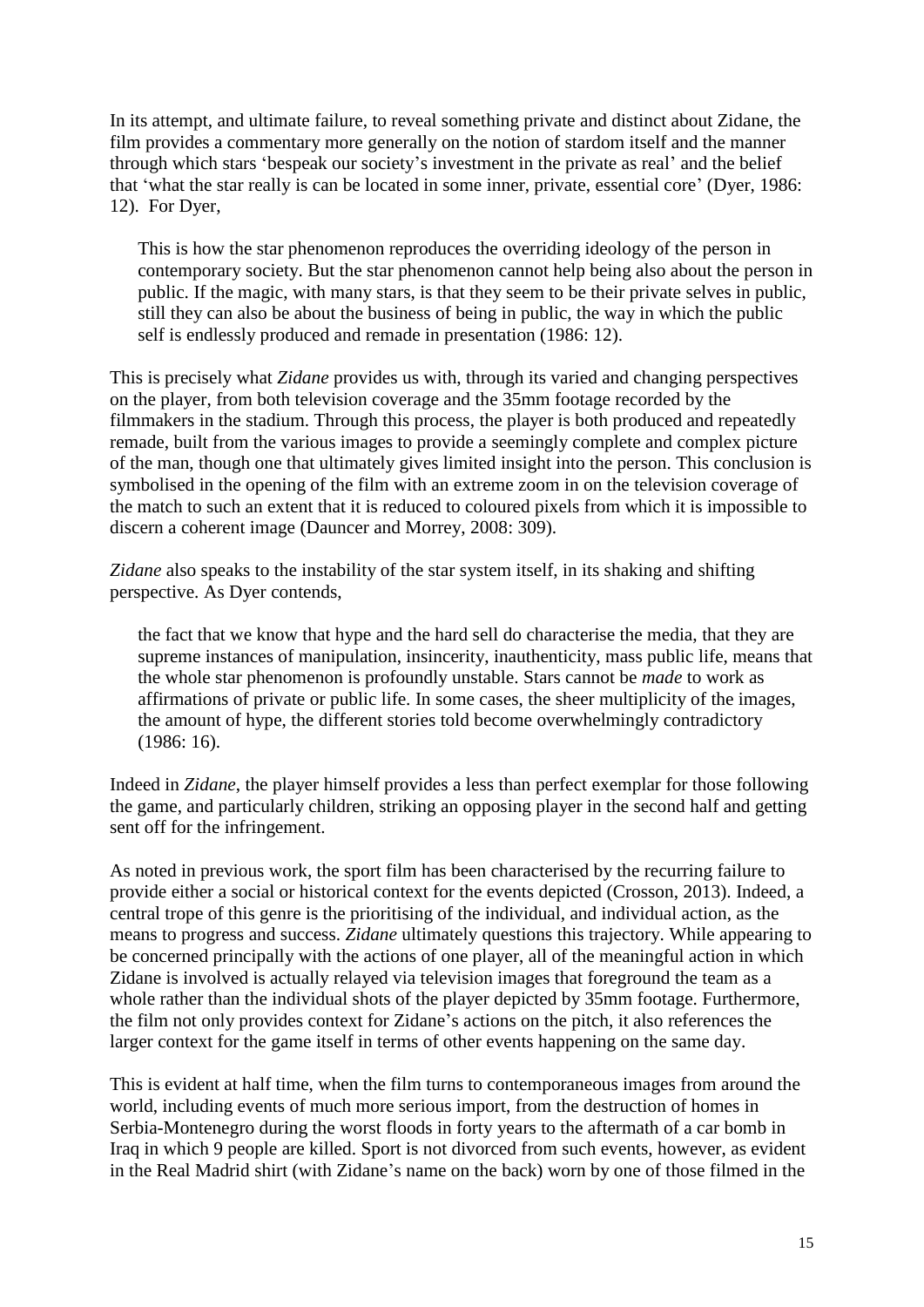aftermath of this bomb attack. However, such images ultimately question the efficacy of sport as a means to either understand or overcome such larger social traumas, as sometimes suggested in the mainstream sport fiction film (Crosson, 2013). These half-time images are intercut with Zidane's thoughts: 'Who could have imagined that in the future an ordinary day like this might be forgotten or remembered as anything more or less significant than a walk in the park'. In these comments, *Zidane* connects the future with the past and historicises the events that we are witnessing, whether trivial or socially important, adding an element often absent in the popular sport films. By moving from the individual to the social and raising questions about history, *Zidane* ultimately highlights the contemporary obsession with individualism and celebrity that capitalist consumerist culture promotes, while also questioning its efficacy in understanding our society or the world today.

### References

Anonymous, 'Nike workers 'kicked, slapped and verbally abused' at factories making Converse', *The Daily Mail*, 13 July 2011, http://www.dailymail.co.uk/news/article-2014325/Nike-workers-kicked-slapped-verbally-abused-factories-making-Converse-line-Indonesia.html#ixzz35eYCkHA3

Andrews, David L. & Jackson, Steven J. (eds.) (2001) *Sport Stars: the cultural politics of sporting celebrity* London: Routledge.

Altman, Rick (1999) *Film/Genre* London: BFI Publishing.

Crosson, Seán (2013) *Sport and Film* London: Routledge.

Dauncey, Hugh and Morrey, Douglas (2008) 'Quiet contradictions of celebrity: Zinedine Zidane, image, sound, silence and fury', *International Journal of Cultural Studies*, 11(3): 301–320.

Davies, Richard O. (2006) *Sports in American Life: A History* Malden, MA; Oxford: Wiley-Blackwell.

Dyer, Richard (1986) *Heavenly Bodies: Film Stars and Society* London: British Film Institute. Edgington, K., Erskine, Thomas, and Welsh, James M. (2010) *Encyclopedia of Sports Films* Lanham, MD: Scarecrow Press.

Fuller, Linda K. (1991) '"Triumph of the underdog" in baseball films'. In Loukides, Paul & Fuller, Linda K. (eds.) *Beyond the Stars, Vol. 2: Plot conventions in American popular film* Bowling Green, OH: Popular Press. Pp. 53-60.

Gates, Henry Louis (2004) 'Breaking the silence', *New York Times*, 1 August, viewed 15 June 2014, < http://www.nytimes.com/2004/08/01/opinion/01gates.html >

Giulianotti, Richard (1999) *Football: a sociology of the global game*, Cambridge: Polity. Hirschhorn, Clive (1981) *The Hollywood Musical* New York: Crown Publishers.

Klapp, Orrin E. (1969) *Collective Search for Identity,* New York: Holt, Rinehart and Winston Inc., 1969.

LaFeber, Walter (1999) *Michael Jordan and the New Global Capitalism* New York and London: W. W. Norton & Company.

Lane, Megan (2008) 'Which Wuthering Heights character are you?', *BBC News Magazine*, 10 July 2008, viewed 22 August 2011,

<http://news.bbc.co.uk/2/hi/uk\_news/magazine/7499421.stm>

Manchel, Frank. (1980) *Great Sports Movies*, New York: Franklin Watts.

Monaco, James (1978) *Celebrity*. New York: Dell Publishing Co., Inc.

Nixon II, Howard L. (1984) *Sport and the American Dream*. Champaign, IL: Leisure Press/Human Kinetics.

Noverr, D. A., & Ziewacz, L. E. (1983). *The games they played: Sports in American history, 1865-1980.* Chicago: Nelson-Hall.